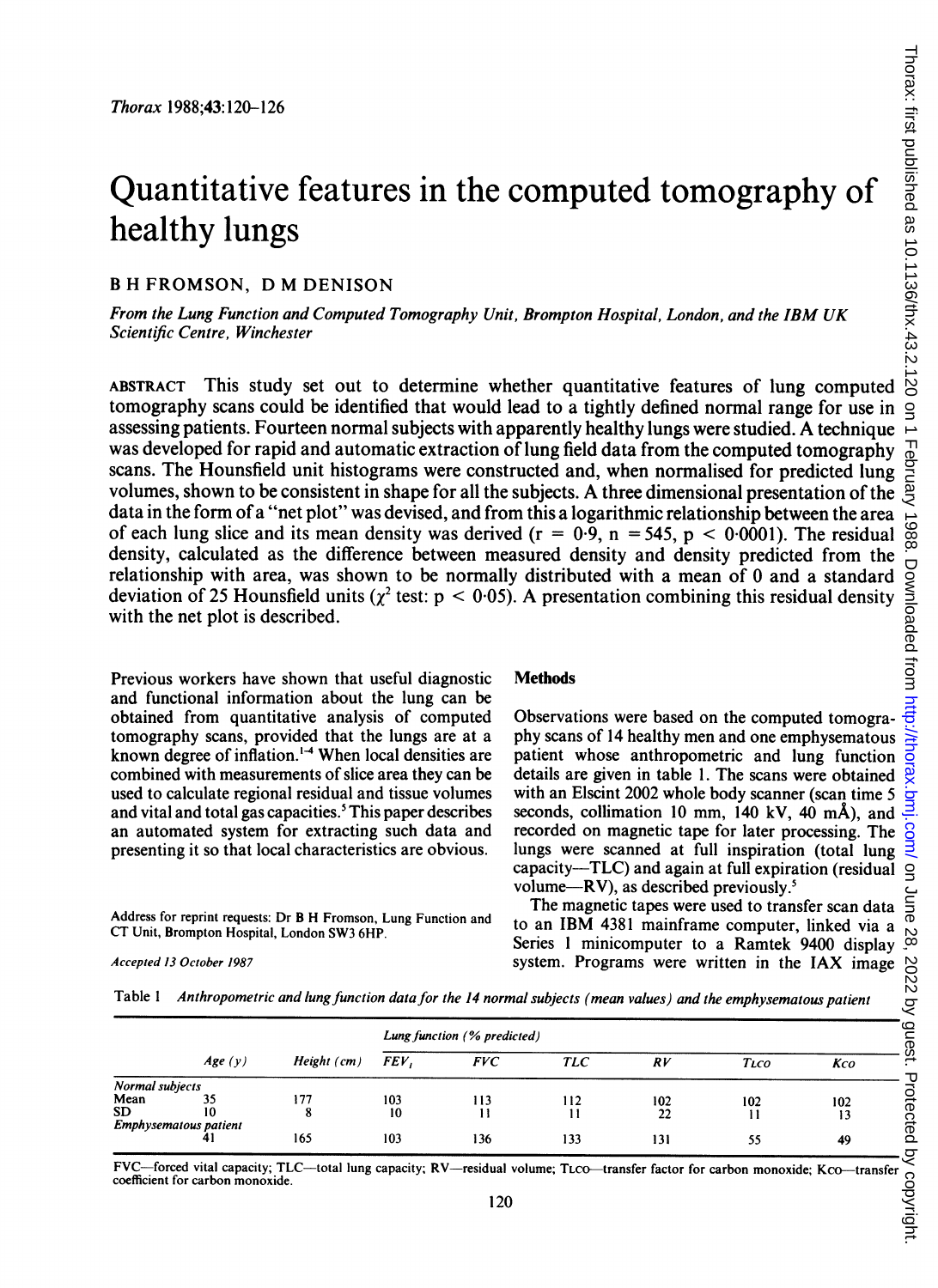processing language developed at Winchester.<sup>6</sup> with subroutines written in PL/I.

#### COMPUTER PROCESSING

Lung regions are detected automatically. For the algorithm we have defined lung as all that material in each computed tomography slice with a Hounsfield value between  $-1000$  and  $-300$  inclusive, which is contiguous with some point within the obvious lung chosen by the operator. This is a single criterion version of the contiguous pixel search<sup> $\theta$ </sup> (also called an "ink blot" routine, to describe the way it operates by spreading over the picture) and is similar to a neighbourhood search.8 To aid this routine, the right and left lungs are separated by a single high density line, which is drawn down the centre of the screen image automatically. Air within the trachea and main bronchi is isolated by a shape finding routine that starts from other points selected by the operator.

To decrease the operator time needed to run the system, a display of up to 25 computed tomography slices appears at once and all the points required (up to four <sup>a</sup> slice) are marked on the one screen. A batch system allowing points from 10 such displays to be accumulated was designed, enabling the complete



Fig 1 Whole lung graphs, taken from the right lung at total lung capacity from one normal subject and one patient with emphysema. Each was obtained by adding together the data from individual slices. A—data from the normal subject, with a small spike at density zero; B—similar data from the patient with emphysema: the spike at zero dominates the graph and the Y axis has had to be altered to accommodate it. C and D show the same data as A and B after <sup>a</sup> Gaussian function has been applied to smooth the spike. The difference between the data from the normal and the emphysematous subject is maintained, but they can now both be plotted with the same axes. (The data from the same normal subject and patient are used in figs  $2, 3, 4$ , and 7).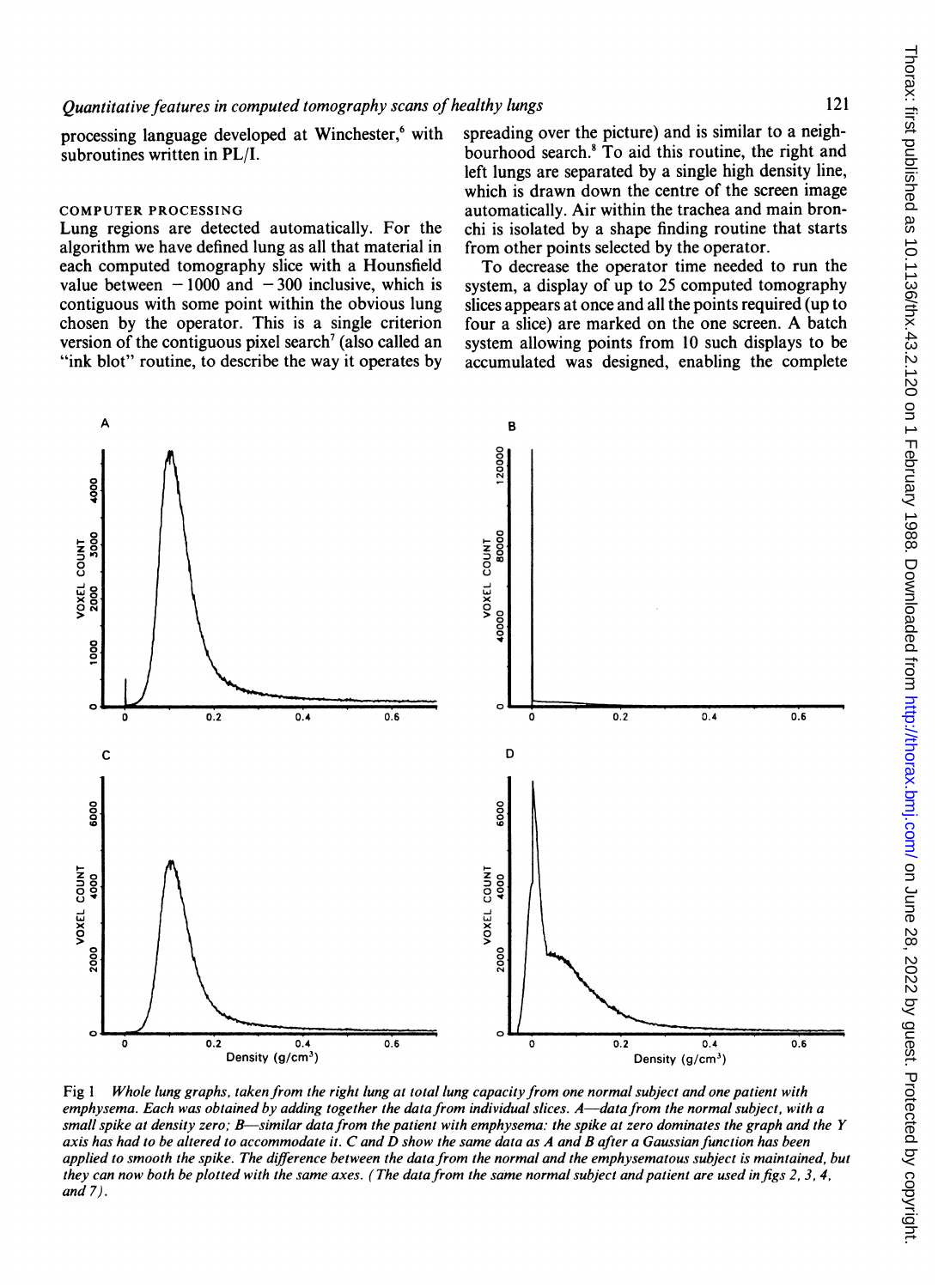scans from up to five patients to be processed in one session.

As the lung area is identified on each slice by the ink blot routine a Hounsfield unit histogram of the individual pixel values within it is automatically generated. A density histogram can then be derived from the linear relationship shown to exist between Hounsfield units and physical density in the range of values found within the lung.<sup>5910</sup> Each of these histograms of individual slices, containing the data from up to 50 000 pixels apiece, can then be considered alone, or alternatively the whole data from one lung can be summed to obtain its overall characteristics. From this information air and tissue volumes can be calculated (fig  $1a$ ). Further indices, such as mean lung density, slice density, and slice area, can be readily derived.

The initial histograms always contain a spike of values at a density of zero (HU  $-1000$ , air). In the <sup>10</sup> mm thick slices studied here this value implies <sup>a</sup> column of air at least <sup>1</sup> cm long. In healthy lungs this spike represents a small fraction of all the pixels measured (1-01%). Some of these are generated by airways lying perpendicular to the slice and traversing its full thickness, but others may be artefacts of the reconstruction algorithm. As the true density gets closer to zero, the more zero values will accumulate as a unitary spike since the reconstruction algorithm does not allow densities below zero to exist. While this interferes only very slightly with the graphical presenTable 2 Mean single lung volumes derived from the computed tomography data for 14 subjects (percentages express the volume of the single lung as a fraction of total lung volume)

|               | <b>Inspiration</b> |          |            | <b>Expiration</b> |  |  |
|---------------|--------------------|----------|------------|-------------------|--|--|
|               | ml                 | %        | ml         | %                 |  |  |
| Right<br>Left | 3826<br>3120       | 55<br>45 | 884<br>728 | 55<br>45          |  |  |

tation of the data from normal subjects, it completely overshadows the histograms of patients in whom unnatural air spaces actually exist (fig  $1b$ ). For purposes of display only, we have used a Gaussian distribution with <sup>a</sup> standard deviation of <sup>10</sup> HU to smooth this spike while preserving the total area under the curve, enabling all histograms to be plotted with the same axes and allowing for easy visual comparison of the data (figs  $1c$  and  $1d$ ).

In a previous paper we used a manual technique similar to that described here to measure lung volumes from computed tomography scans,<sup>11</sup> and found a good correlation between the lung air volume derived by the computed tomography and the conventionally measured TLC, even in patients with enlarged, abnormal air spaces. In those patients we found many pixels with a zero density value, and included them in the calculations. We have therefore ensured for this study that a similar algorithm was used, and carried out all



Fig 2 "Net plot" taken from the right lung at total lung capacity in a normal subject. Each horizontal line corresponds to a histogram, taken from a single slice, at the marked distance down the lung. The similar shapes of adjacent lines indicates that they have similar pixel distributions. The varying heights of the lines shows the different proportions of the lung on each slice.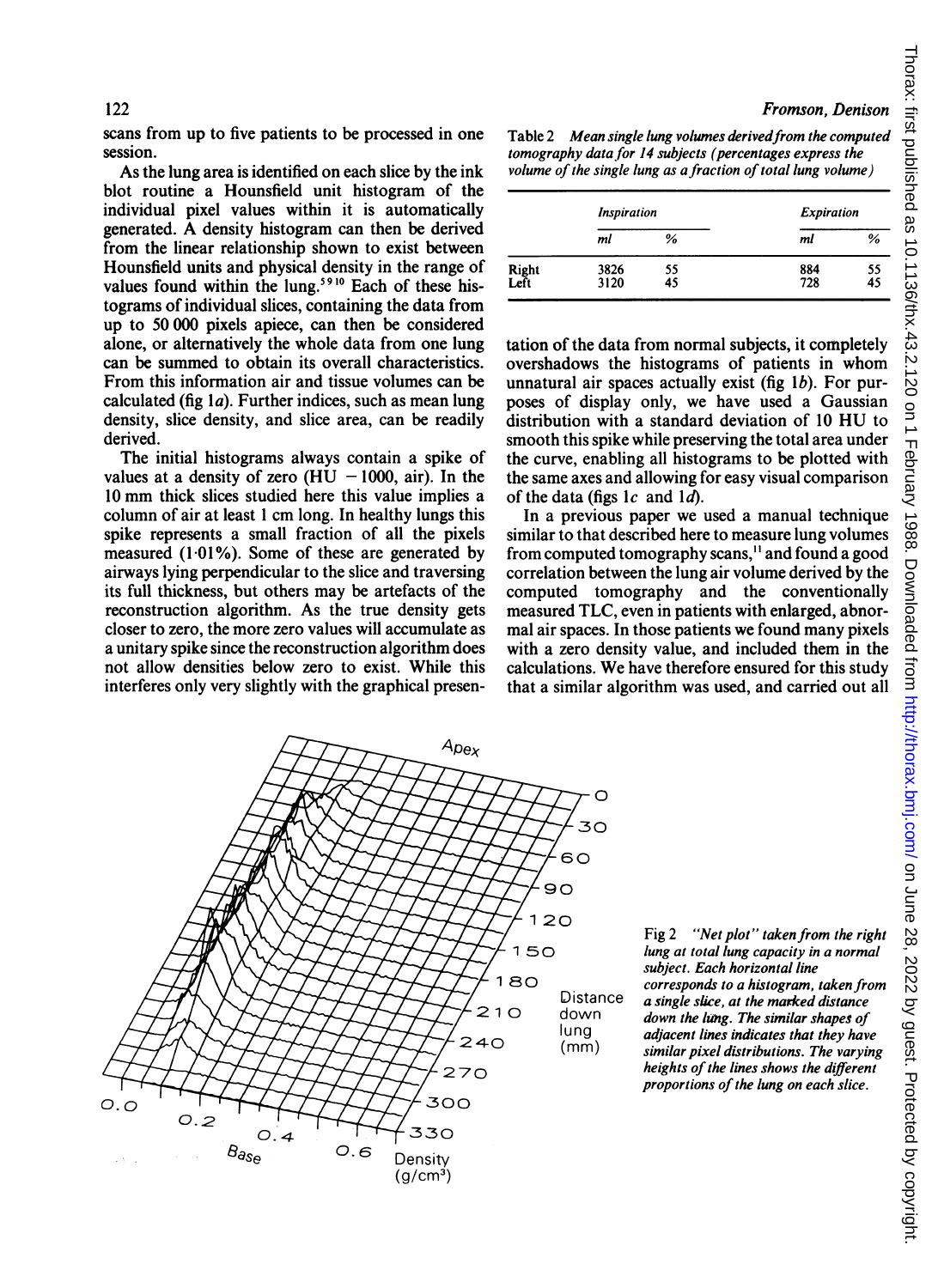

Fig 3 Two net plots derived from one normal subject showing the left lung at total lung capacity (A) and residual volume  $(B)$ .

calculations on the initial histogram data before performing the smoothing for display.

In these histograms the area under the curve is equal to the total number of voxels scanned and is related to total lung volume (including air and tissue) by slice interval and voxel size. To group together or compare histograms from subjects with different lung volumes, who may have been scanned at various slice intervals, the data need to be normalised. There are several standards that could be used to do this. We prefer to use predicted total lung capacity, derived from a subject's height, age, and  $sex$ ,<sup>12</sup> as the reference because it allows abnormalities of both size and density to be seen at the same time. The predicted capacity is first increased to include a tissue component, calculated from the measured mean computed tomography density of the lung, and then divided between the right and the left lungs, in the proportions 55% and 45%, to give the individual lung predictions and allow data from each lung to be viewed separately. The mean difference in volume between the two lungs is taken from the data in this study (table 2), and is similar to previously reported values.<sup>13</sup> The histograms of individual slices can also be combined graphically to obtain <sup>a</sup> three-dimensional "net plot." We have chosen to present this information as if the physician



Fig 4 Composite plot from one normal subject (above) and the emphysematous patient (below), showing graphs for the right and left lung total lung capacity and residual volume. The lung air and tissue volumes were derivedfrom the initial data before smoothing (see text). The percentage of pixels with a Hounsfield unit value below -990 (density below 0-01 g/cm<sup>3</sup>) (% low) is also derived from the initial data as an index of abnormal air space content. The tissue volumes correspond to overall mean lung densities of 0.16 g/cm<sup>3</sup> in the normal subject and 0.11 g/cm<sup>3</sup> in the emphysematous patient.

123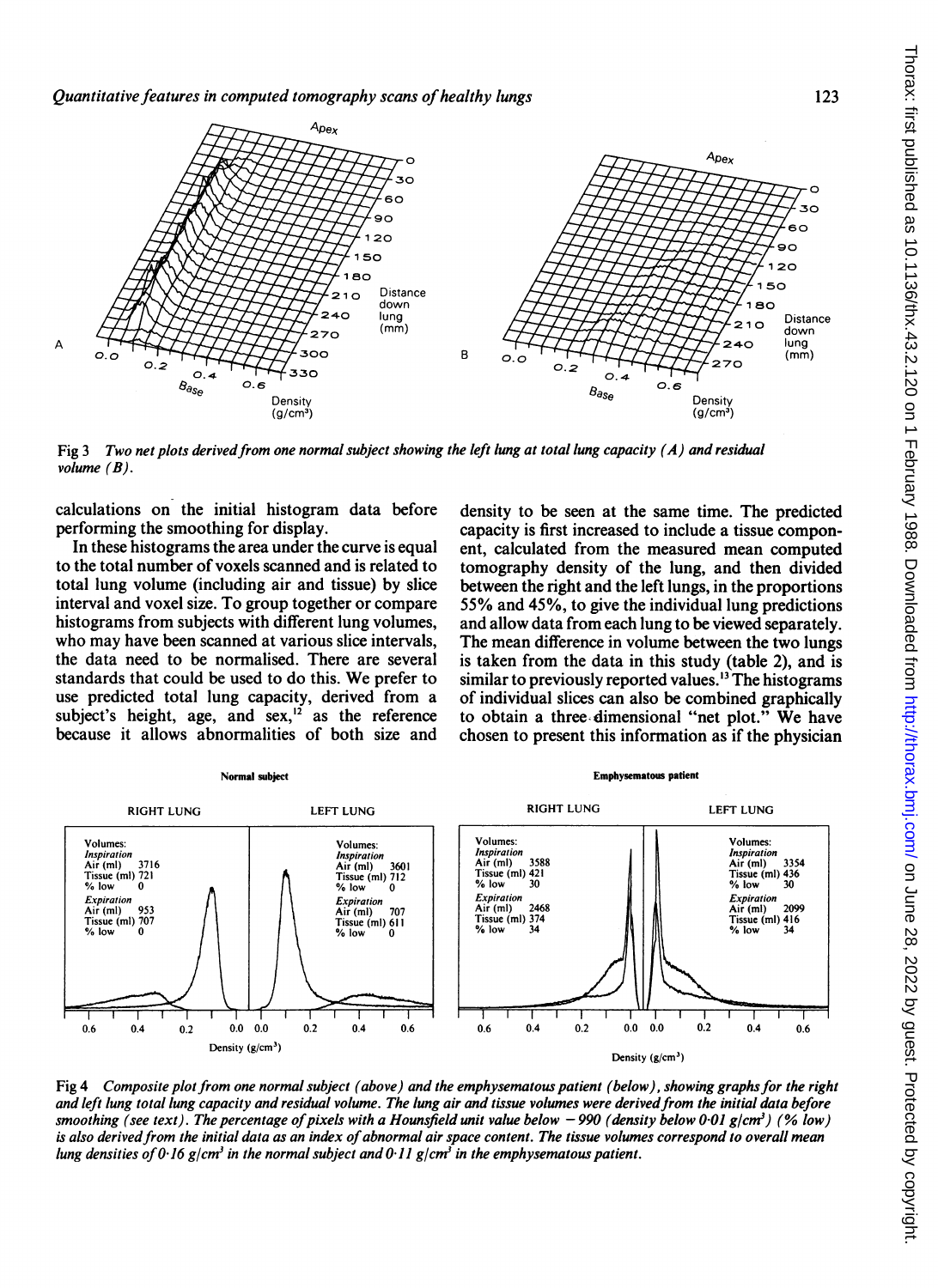were looking towards the supine patient from the foot of the bed. Distance down the lung is on one axis, lung density on another, and normalised volume on the third (fig 2). Four such plots are obtained from each subject, representing the right and left lungs in inspiration and expiration (fig 3). These net plots allow easy visualisation of slice to slice density variations, and also provide quality control feedback on the initial scan, as any slice taken at the wrong phase of respiration will show an appreciably different density profile from that of its neighbours. Comparison of the inspiratory and expiratory plots shows the uniformity of ventilation as the density profiles change.

#### **Results**

The individual lung histograms give a simple visual summary of lung density and relative volumes. The percentages of pixels with densities below  $-990$  HU are also calculated, as such measurements have been shown to be useful quantitative indices of emphysema in computed tomography scans (fig 4). Whilst the density values derived from computed tomography reconstructions are specific to each machine, we are prepared to accept these as actual densities on the basis of phantom studies conducted on this machine previously.5 The inspiratory histograms for all 14

## Fromson, Denison

subjects are similar in outline, and when overlaid  $\alpha$  occupy a narrow range of possible shapes (fig 5). These data could be used to provide a standard with which any patient's histogram might be compared; but the net plot, because it preserves the information from individual slices, presents the possibility of raising a standard that could be used on a slice by slice basis. The inspiratory net plots are similar in shape in all subjects. The individual lines within them, however, show a systematic variation, the extreme apical and basal slices having smaller fractional volumes and higher densities. Allowing for this change of density with area in individual slices would provide a tight normal range of densities for each level of the scan.

To do this we have standardised the area of each slice against the predicted lung volume as previously, and plotted mean slice density against the logarithm of that area (fig 6). The relation between the two quantities is very nearly linear ( $p < 0.0001$ ). When the equation derived from the correlation line is used to predict density from measured area, a residual value can be obtained that is equal to the difference between the predicted and the observed densities. Analysis of these residual values shows them to be normally distributed ( $\gamma^2$  squared test, 11 degrees freedom; p < 0 05), with a mean value of Hounsfield units (95% confidence limits  $+2.5$  to  $-2.5$ ) and standard devia-

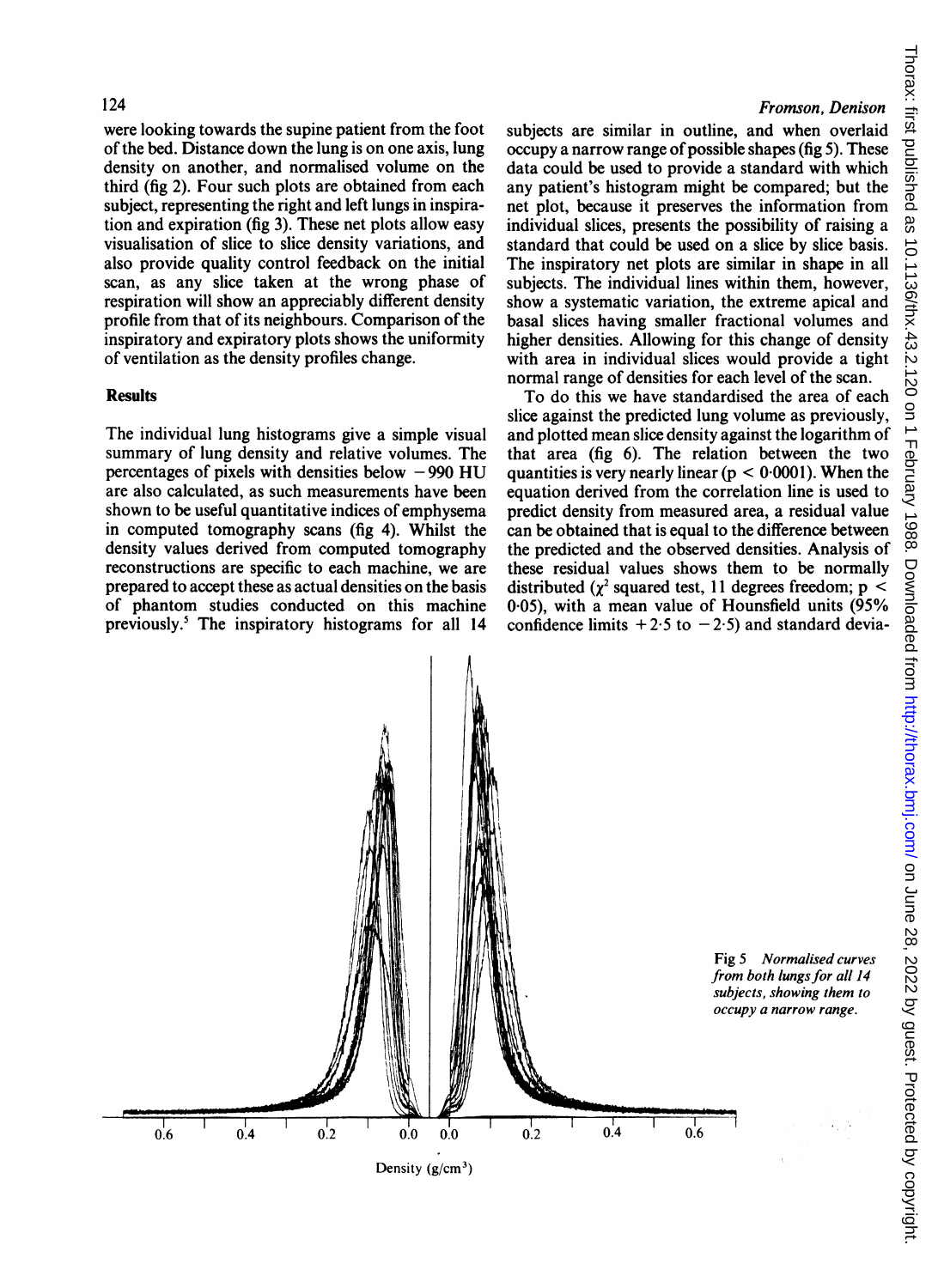

Fig 6 Measured mean densities of individual slices plotted against the natural logarithms of their normalised areas. The data are derived from the slices taken at total lung capacity only, and very small slices (those accounting for less than  $1%$  of the total lung volume) have been excluded. The correlation line is highly significant  $(r = 0.9, n = 545, p < 0.0001)$  and is given by the equation  $y = 223 - 64 x$ .

Normalised area (arbitrary units), log scale

tion of 25 (95% limits  $+3$  to  $-3$ ). Using this as a test slice density allows abnormal slices to be highlighted on the net plot as shown in figure 7.

## **Discussion**

Previously we and others have defined the range of

Hounsfield units observed in normal lungs, and described the shape of their HU histograms from single slices. Differences in the histograms of normal, emphysematous, and fibrotic lungs have been described qualitatively, and the use of quantitative data to diagnose emphysema has been suggested.<sup>1-5</sup>

The present paper describes new information in the



Fig 7 Net plots at total lung capacity from both lungs of an emphysematous patient. The lung volumes and residual densities, expressed in standard deviations, have been added for ease of interpretation.